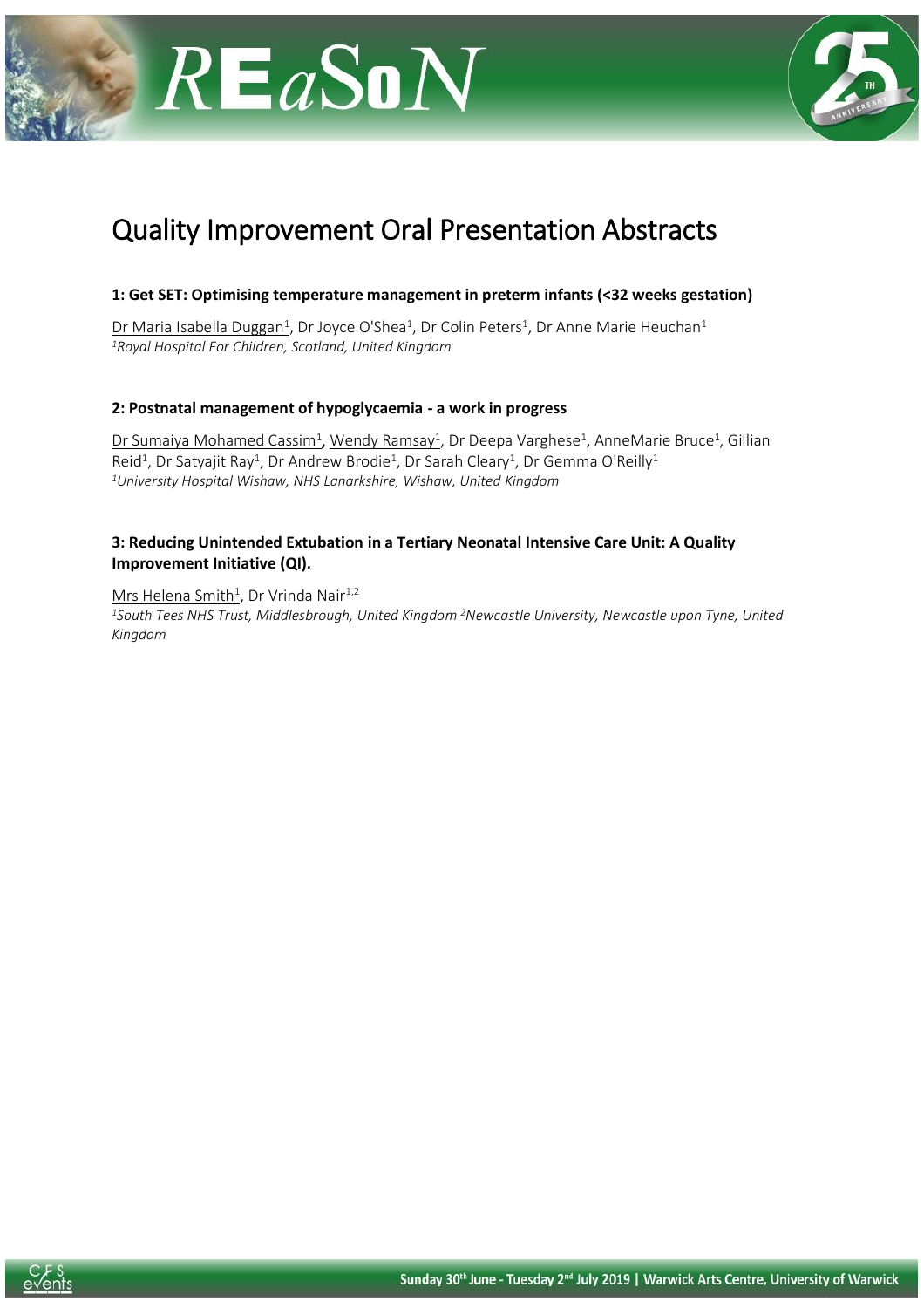



### 1: Get SET: Optimising temperature management in preterm infants (<32 weeks gestation)

Dr Maria Isabella Duggan<sup>1</sup>, Dr Joyce O'Shea<sup>1</sup>, Dr Colin Peters<sup>1</sup>, Dr Anne Marie Heuchan<sup>1</sup> *<sup>1</sup>Royal Hospital For Children, Scotland, United Kingdom*

#### *Biography:*

*Dr Maria Duggan is an ST6 paediatric trainee in the West of Scotland. She has a specialist interest in neonatal medicine and is hoping to attain a sub-specialty training post in neonatal medicine later in the year. Maria graduated with an MBChB from the University of Glasgow in 2010 and since 2012 has been in a run through paediatric training programme. She has a BSc (Hons) in clinical medicine and achieved a distinction in her Post Graduate Certificate in Child Health. She is passionate about quality improvement.*

Objectives: Hypothermia is associated with increased neonatal mortality and morbidity. This quality improvement (QI) project aimed to improve rates of normothermia (36.5°C – 37.5°C) in preterm infants on admission to a neonatal intensive care unit (NICU).

Methods: Despite routine use of plastic bags and radiant heaters only 52% of preterm infants (<32 weeks) admitted to NICU in 2016 had an admission temperature in the normothermic range in. The national average in 2016 was 61%. Several tests of change were initiated. Evidence based process measures were based on NLS guidance of optimal environmental temperature, use of warmed mattresses, plastic wrapping, warmed incubators and warmed, humidified gases. The quality improvement project: "Get Saturation Ecg Temperature for labour ward was implemented following staff education, including advice on improving temperature if low on continuous monitoring during stabilisation. A Lifestart trolley was used to deliver stabilisation with the cord intact for 60 seconds and monitoring was with Philips XDS monitors. Compliance with the number of process measures were recorded by questionnaire following each delivery and admission axillary temperature recorded.

Results: Since implementation of Get SET in June 2017, 120 preterm infants <32 weeks have been admitted to NICU. 94 (78.3%) were normothermic, 18 (15%) were hypothermic and 8 (6.7%) were hyperthermic. 16, (88.9%) of the hypothermic infants had an admission temperature >36°C. (Image 1) Sustained improvement is now demonstrated and is shown in attached run chart (Graph 1).

Conclusions: Quality improvement measures implemented to actively monitor and maintain temperatures in the normothermic range during stabilisation increased the proportion of preterm infants admitted with temperatures in the optimal range.

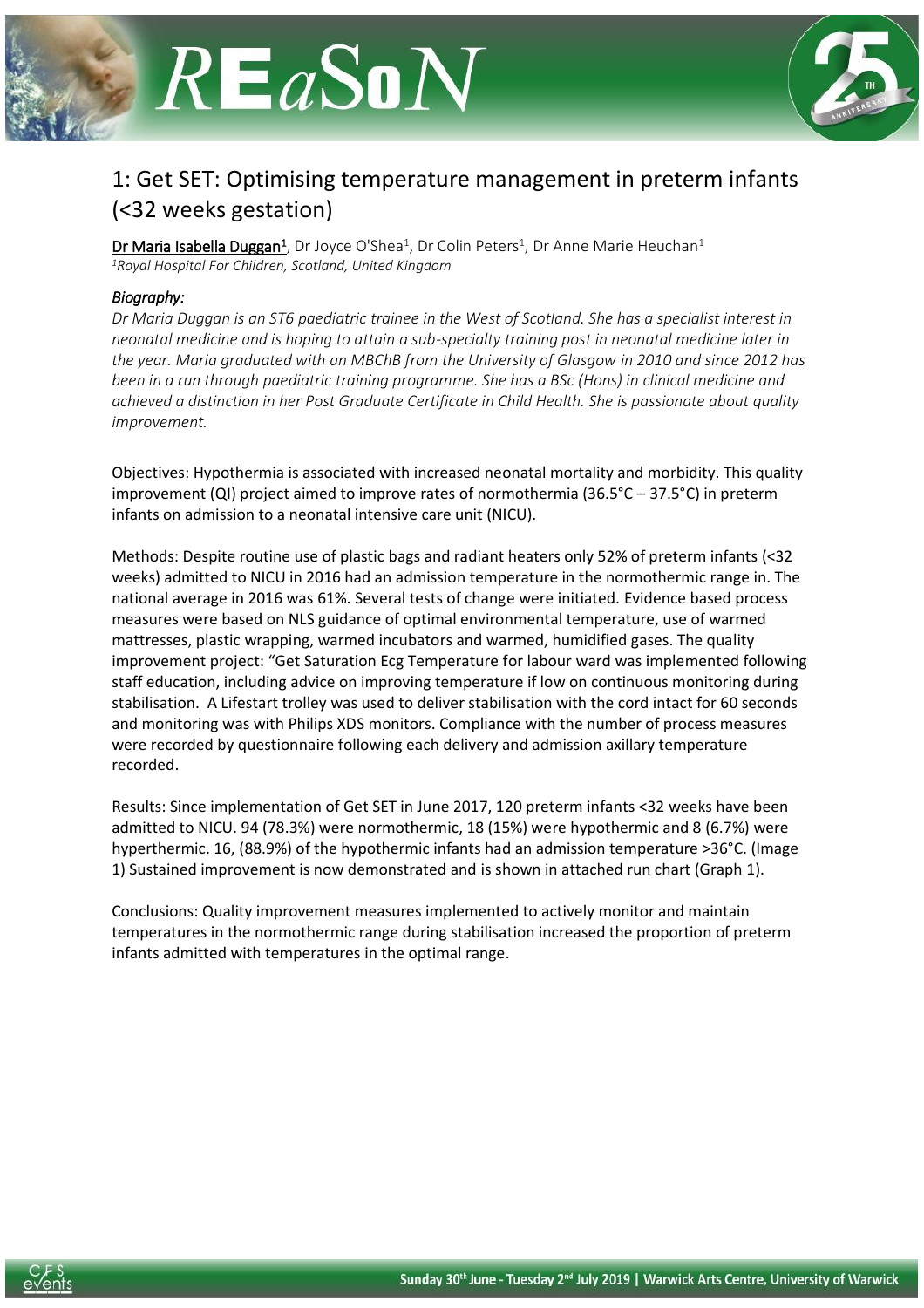





|                                 | Pre Get SET project | Get SET project   |
|---------------------------------|---------------------|-------------------|
|                                 | Number of infants   | Number of infants |
| Temperature range               | $N = 118$           | $N = 120$         |
| $<$ 35 $\degree$ C              | 2(1.7%)             | $0(0\%)$          |
| $35.1^{\circ}C - 35.5^{\circ}C$ | 2(1.7%)             | $1(0.8\%)$        |
| $35.6^{\circ}C - 36^{\circ}C$   | $10(8.5\%)$         | $1(0.8\%)$        |
| $36.1^{\circ}C - 36.4^{\circ}C$ | 23(19.5%)           | 16(13.3%)         |
| Normothermic                    |                     |                   |
| $36.5^{\circ}C - 37.5^{\circ}C$ | 71 (60.2%)          | 94 (78.3%)        |
| $>37.5$ °C                      | $10(8.5\%)$         | $8(6.7\%)$        |

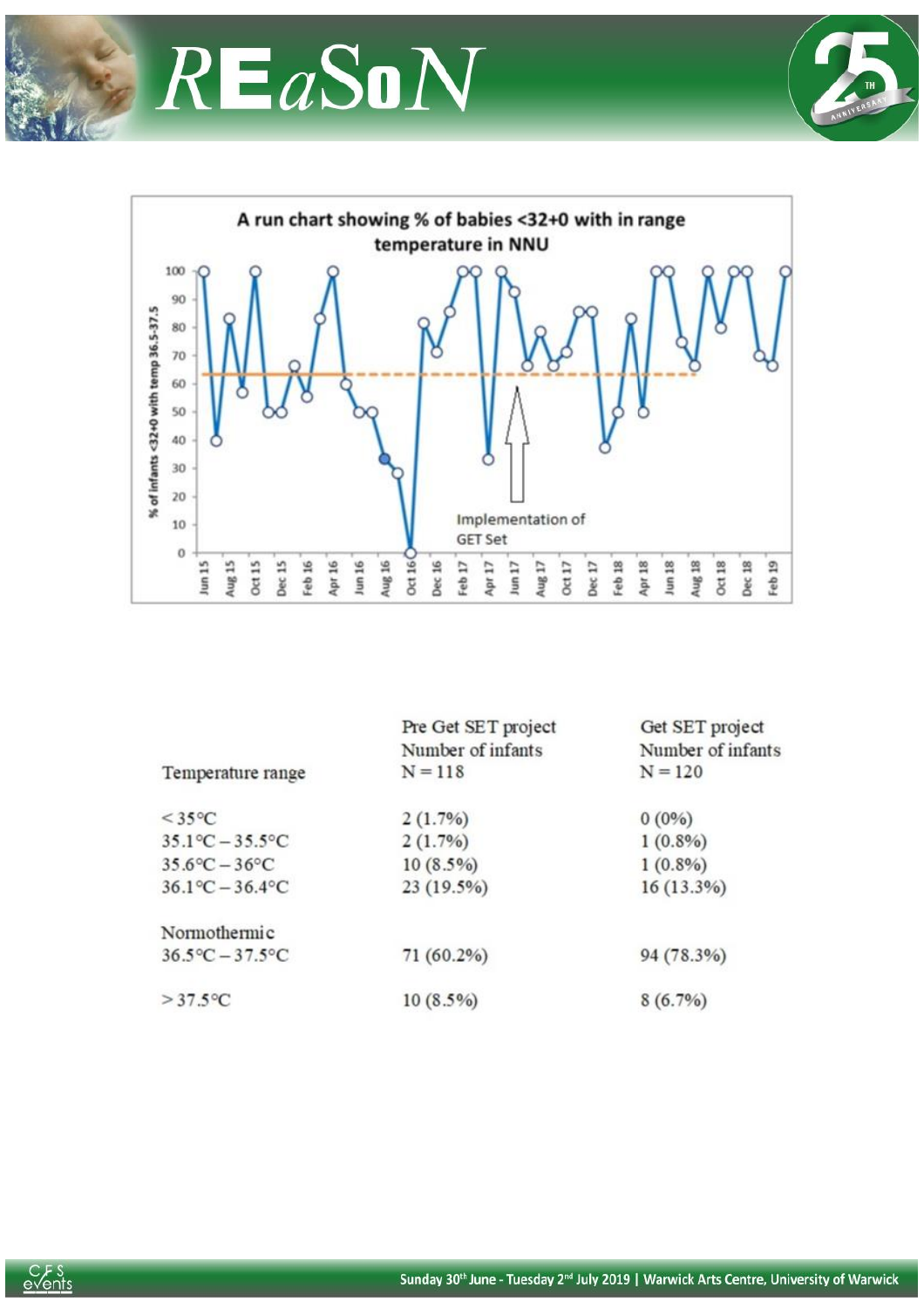



### 2: Postnatal management of hypoglycaemia - a work in progress

Dr Sumaiya Mohamed Cassim<sup>1</sup>, Wendy Ramsay<sup>1</sup>, Dr Deepa Varghese<sup>1</sup>, AnneMarie Bruce<sup>1</sup>, Gillian Reid<sup>1</sup>, Dr Satyajit Ray<sup>1</sup>, Dr Andrew Brodie<sup>1</sup>, Dr Sarah Cleary<sup>1</sup>, Dr Gemma O'Reilly<sup>1</sup> *<sup>1</sup>University Hospital Wishaw, NHS Lanarkshire, Wishaw, United Kingdom*

#### *Biography:*

Consultant Neonatologist at University Hospital Wishaw. *Wendy Ramsay - ANNP at Wishaw*

#### Background:

Term babies (≥ 37 weeks) at risk of hypoglycaemia are identified at birth and placed on a care pathway that includes early feeds, blood glucose monitoring and regular feeding/feed supplementation, as untreated hypoglycaemia can lead to neurological injury. The hypoglycaemia threshold for both term and preterm babies was ≤2.6mmol/l. However, some babies require admission to the Neonatal Unit (NNU), resulting in maternal separation, interrupting bonding and can adversely affect breastfeeding, maternal mental health and cause long-term morbidity to both mother and baby.

This project was carried out in the postnatal wards of a district general hospital with a level 3 NNU.

#### Aim:

To decrease term hypoglycaemia admissions through implementation of a new guideline for management of healthy term babies with asymptomatic hypoglycaemia in the first 48 hours; in line with the British Association of Perinatal Medicine neonatal hypoglycaemia framework for practice, by the 1st of October 2018.

#### Methods:

Change idea: Hypoglycaemia threshold in healthy term babies <48hours was redefined as ≤2.0mmol/l (previously ≤2.6mmol/l) and the use of buccal dextrose gel in its treatment. A multidisciplinary working group was set up. The guideline was ratified locally and disseminated to staff using a 'read and sign' approach. A buccal dextrose monograph was developed. The blood gas analyser on labour ward was upgraded to allow neonatal sampling. Educational videos – blood gas glucose sampling and buccal dextrose administration were created. Champions were identified to support implementation. Training 'buzz' sessions were commenced. Test PDSAs were carried out resulting in further training and guideline revision.

#### Results:

Baseline data revealed that hypoglycaemia made up 4% of term admissions (2% full admissions, 2% short stay ≤4 hours {SS}). 37% of babies were managed on IV fluids, 44% required nasogastric feeds and 19% were given oral formula top up feeds. 41% of these women intended to exclusively breastfeed, however only 7% of babies were doing so at discharge. For quality assurance purposes, a prospective audit of blood gas glucose and lab blood glucose was carried out. Our outcome measure is % of term admissions to NNU with hypoglycaemia. Since implementation there is a trend towards reduction in admissions - 1 SS admission only. Our process measure is compliance with the seven point hypoglycaemia bundle – this currently sits at 75%. Our balance measures were: any adverse events, incorrect protocol use and an increase in breastfeeding rates. 1 infant >48 hours with no hypoglycaemia risk factors was treated on this protocol. There have been no re-admissions from home with hypoglycaemia. Out of 71% of women who intended to breastfeed, 28% were exclusively breastfed at discharge.

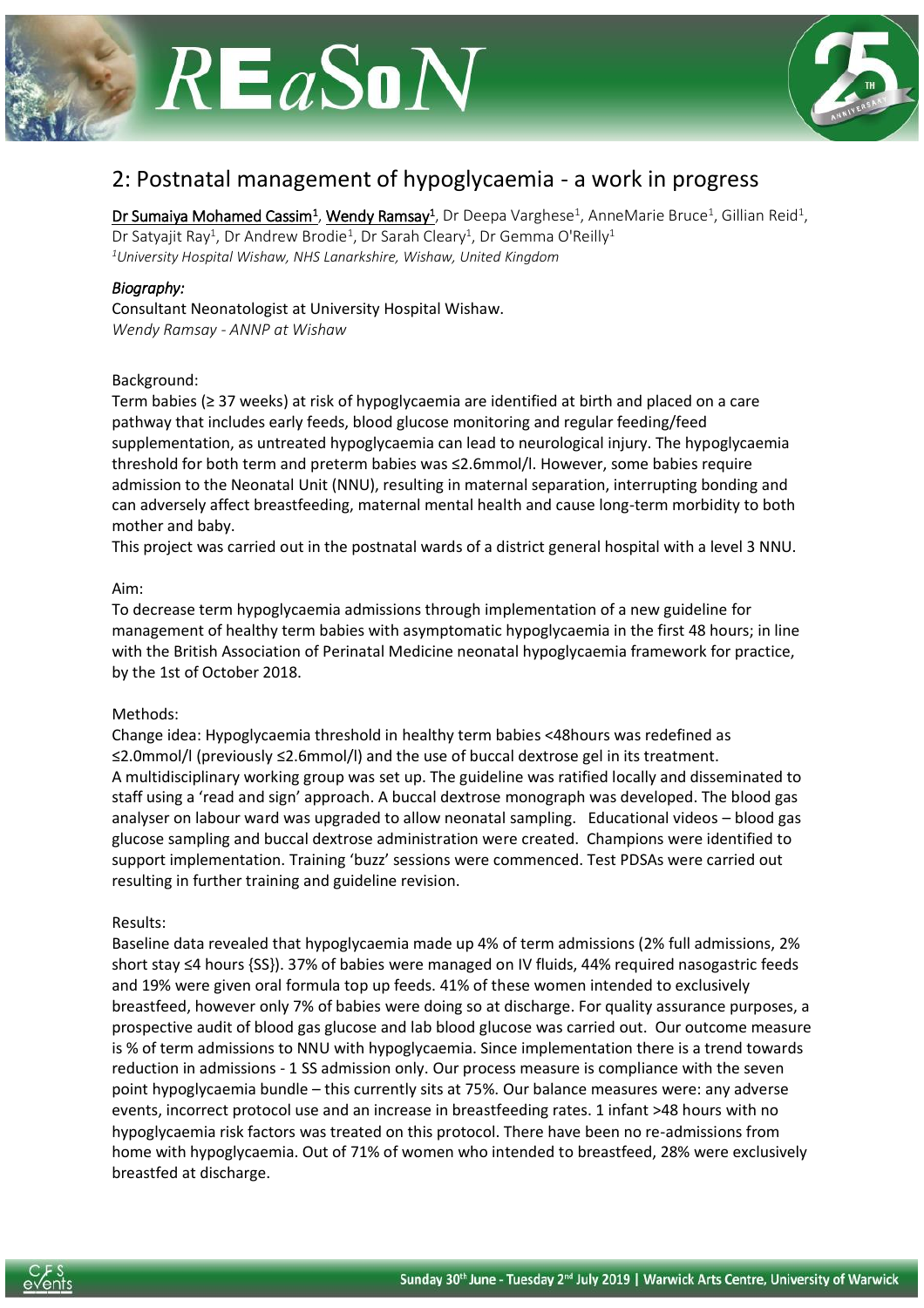



#### Conclusions:

This is preliminary data, therefore too early to report trends. Due to the multidisciplinary aspects of implementation, it was important to start small and understand the current systems and processes in place. Implementation has been lengthy and understanding barriers has been key to maintaining interdisciplinary staff engagement. There are ongoing challenges around equipment, the use of two different threshold in term and preterm infants and avoiding person dependency.

#### Outcome measure



#### **Process measure**



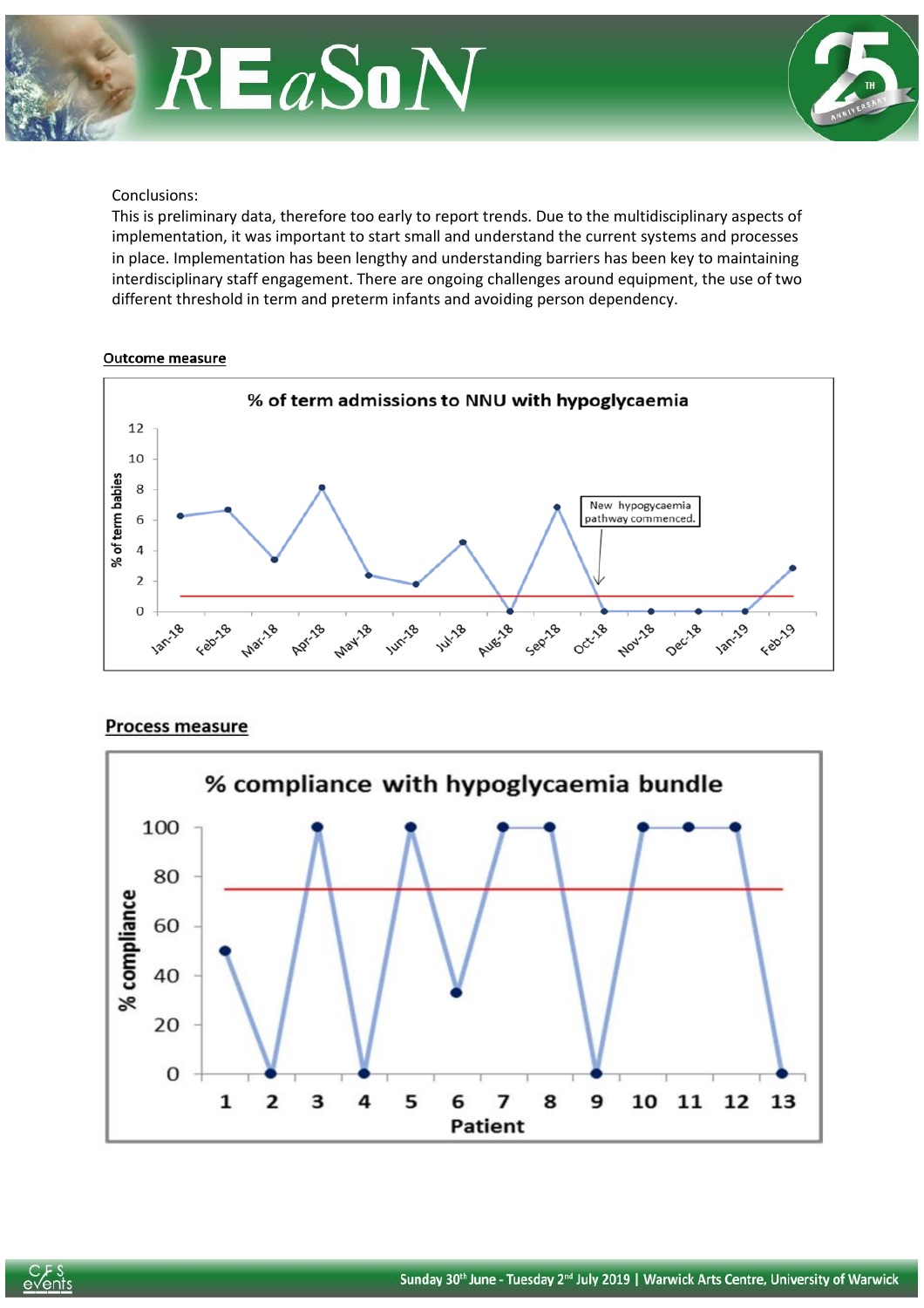



## 3: Reducing Unintended Extubation in a Tertiary Neonatal Intensive Care Unit: A Quality Improvement Initiative (QI).

#### Mrs Helena Smith<sup>1</sup>, Dr Vrinda Nair<sup>1,2</sup>

*<sup>1</sup>South Tees NHS Trust, Middlesbrough, United Kingdom, <sup>2</sup>Newcastle University, Newcastle upon Tyne, United Kingdom*

#### *Biography:*

I work as a practice development nurse/Research Nurse. I have done higher education nursing studies. I have also completed BSc Cons in promoting practice effectiveness.

*I am extremely passionate about delivering high quality neonatal care with emphasis on patient safety. I have been involved in important quality improvement projects in our unit of which reducing unplanned extubations is a major one. Along with Neonatal consultant I have implemented practice changes in the unit.*

Background: Unintended Extubation (UE) is the fourth most common adverse events and an important quality indicator of patient safety in Neonatal Intensive Care Unit (NICU). It is well recognised that UE in neonates are more frequent than in any other area caring for ventilated patients. UE is associated with adverse events such as hypoxia, hypothermia, airway trauma and ventilator associated pneumonia. UE could result in emergency re-intubation in a poorly controlled environment, with increasing significant stress to the already sick infant, as well as staff members. A retrospective audit in our NICU showed a base line UE rate of 8.3 per 100 ventilation days.

Objective: Through the QI initiative we aimed to reduce the rate of UE by at least 50% from a baseline of 8.3 per 100 ventilation days in 12-24 months.

Design: A retrospective audit performed on all ventilated infants in the NICU showed a rate of 8.3 UE per 100 ventilation days (Jan 2016- March 2017). We evaluated the common factors associated with these UEs with primary reasons being slipping of tube through loose fixation, multiple fixation techniques being used and carrying out cares or procedures with out assistance. Over the course of 2017-2018 we introduced sequential interventions focusing on better practices to improve or overcome these factors. Introduction of standard and uniform endotracheal tube fixation technique, continuous scrutiny of fixation through checks, regular staff education roll outs, advocating twoperson technique for cares/procedures, introduction of UE log sheets and critical event reporting were few of the important interventions introduced as part of QI initiative bundle. Details of UE were collected in real time on UE log sheet. Rates of UE for each month were collected and analyzed using QI macros. We used statistical process control to understand the special cause variations and trends.

Results: UE rates reduced by 77% (8.3 to 2.0 per 100 ventilated days) during the QI period (Table 1). We used u chart adjusting UE rates with ventilation days and showed consistent trend of last six data points below the mean UE rate (Fig 1).

Conclusions: In the QI initiative significant reduction in UE rates was achieved by standardizing the fixation techniques, increasing the vigilance and regular staff education. It is important to analyze the critical event rates for continuous and longer period of time to determine the true change.